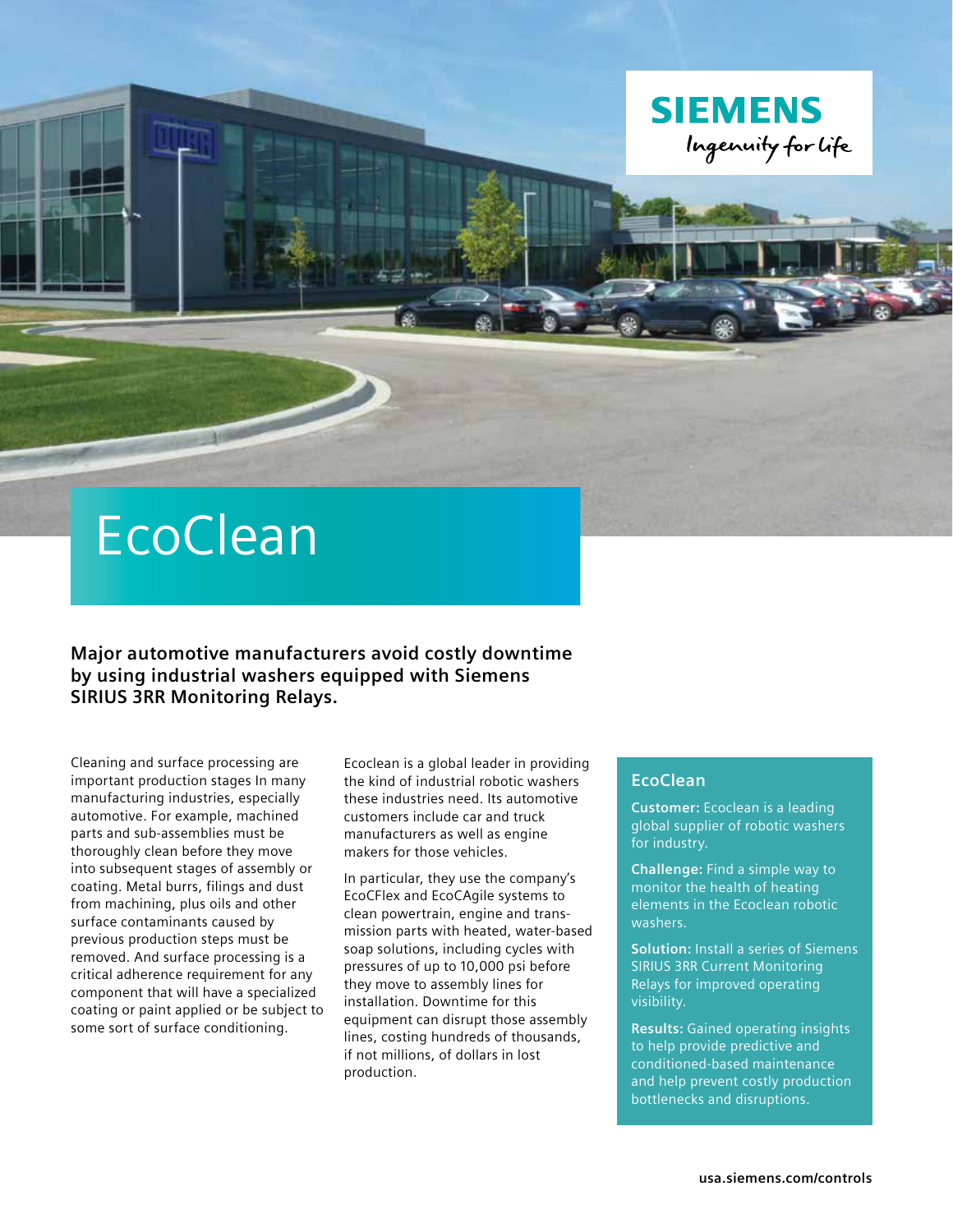

Durr EcoClean Eco Flex Robotic Washer

#### **Challenge**

### **Find a simple way to monitor the health of heating elements in the Ecoclean robotic washers.**

Unfortunately, early versions of the EcoCFlex Classic robotic washers were having sporadic problems heating water. That's the job of up to two large immersion heaters located in the bottom of a tank holding as much as 1,000 gallons of water. Ecoclean uses various size heaters in its washers, from 8kW to 90kW, drawing three-phase 480 VAC. Each heater comprises several heating elements connected with a fuse and a simple on-and-off contactor to energize them. The washer tank water can take from 1.5 to 2 hours to heat, depending on the washer model's tank size.

The main symptom of a heating problem was excessive heating times. Due to the heaters consisting of several heating elements, the issue might have been a blown fuse or an open element pulling less current than it should. But operators were finding it hard to identify the offending element, forcing a technician to go inside the tank, draining all the water, forcing a refill, and do the needed troubleshooting and repair. The task could take the better part of an entire work shift, slowing down production, if not stopping it altogether.

According to Les Brumar, Ecoclean's manager of Controls Engineering, the heater failures were occurring often due to damage from the coarse debris that would accumulate at the bottom of the tanks on top of the water heaters. "Our customers typically put two washers on a line," he explains. "The first is a primary wash, which cleans a lot of large refuse, such as aluminum or cast-iron shavings, from rough broaching and drilling operations. The second provides more thorough cleaning at the end of the line, but also accumulates debris."

While the Ecoclean washers have a pump and filter to remove suspended particle matter, heavier debris from objects like 500-pound engine blocks and cylinder heads fall through a grate to the bottom of the tank. The heavy debris is then cleared every few months as part of the washer's maintenance schedule.

"One or two workers enter an empty tank, remove the grate and shovel out the debris," Brumar says. "But in doing that, they can inadvertently damage the heaters. Even a small pin-hole in their housings can cause trouble, so we installed shields. But, sometimes, too, a combination of soaps and oils or coolants from prior operations would create a tar-like sludge on top of the heater elements, causing excessive heat at the elements and damaging them.

Clearly, Ecoclean needed a better indication of heater performance in their industrial washers. "Because the elements heat such a large tank of water, we initially just monitored the water temperature and when it reached the desired set point, the heaters automatically turned off," Brumar says.

"Since we expect it would take a pre-determined amount of time to heat a given volume of water, timers were the only way back then that we had to know the heaters were working properly," he adds. "But we realized we had to figure out how to alert operators to an impending heater failure, so they can manage the heating process with the other heaters inside a tank. That way, they could schedule preventive maintenance and repairs before an under-temperature situation slows down or shuts down an assembly line."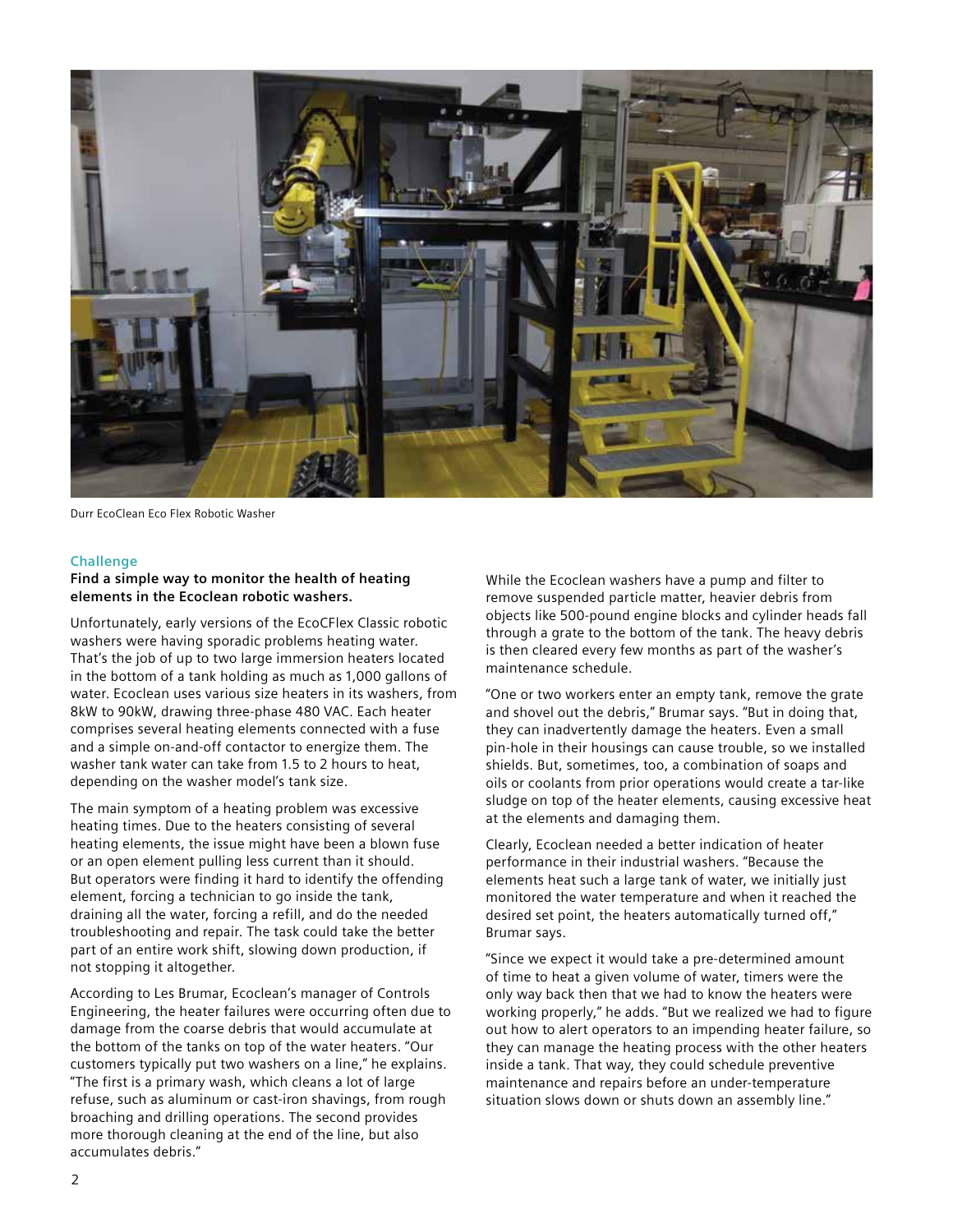

Industrial Washer Application with Multi-Element Heater Monitoring

#### **Solution**

# **Install a series of Siemens SIRIUS 3RR Current Monitoring Relays for improved operating visibility.**

Seeking a solution, Brumar first contacted Ecoclean's heater supplier. They suggested that the thermocouple in each heating unit be connected to a temperature controller for monitoring. An alarm contact on the controller could then alert an EcoCFlex operator as to whether a heater was working or not. Brumar and his team tried this approach but found it didn't work.

"The problem was that the thermocouple device was mounted to only one of many elements inside each heater," Brumar recalls. "So, while one element might be fine, others might not be, resulting in the heaters pulling less current and causing long heat-up times again. This delay would then create a bottleneck on the production line, causing customers to lose throughput."

After finding the thermocouple solution insufficient, Brumar shared his vexing issue with his local Siemens representative, who suggested trying a Siemens SIRIUS 3RR Current Monitoring Relay to monitor the power drawn by each heater. "It worked," he says. "After all we had gone through to fix this issue, we were elated to find a reliable way for our customers to tell if the heaters in our washers were working properly."

Ecoclean's industrial washers are now using a three-phase standard version of the SIRIUS 3RR current monitoring relay. In addition to motor loads this relay can monitor multielement heater loads and detect single element failures and alert maintenance prior to subsequent failures which lead to extensive downtime and repair. It provides a visual display for operating and diagnostic messages. The relays are directly mounted to a Siemens 3RT contactor and can also be mounted on DIN rail when using third-party contactors. In turn, they can communicate with the washer's third-party PLCs. If analog current monitoring is desired the 3RR Current Monitor Relay with IO Link can be used.

"We chose the size of the SIRIUS 3RR relay that's appropriate for a washer heater's current range, then set the minimum amps, and if a heating element falls under that, we alert the operator to a problem," Brumar says. "Take, for example, our 45kW heater. It should pull 52 to 54 amps, so we set the monitored limit at between 48 and 50 amps and if while operating the heater current falls below 50, we alert the operator."